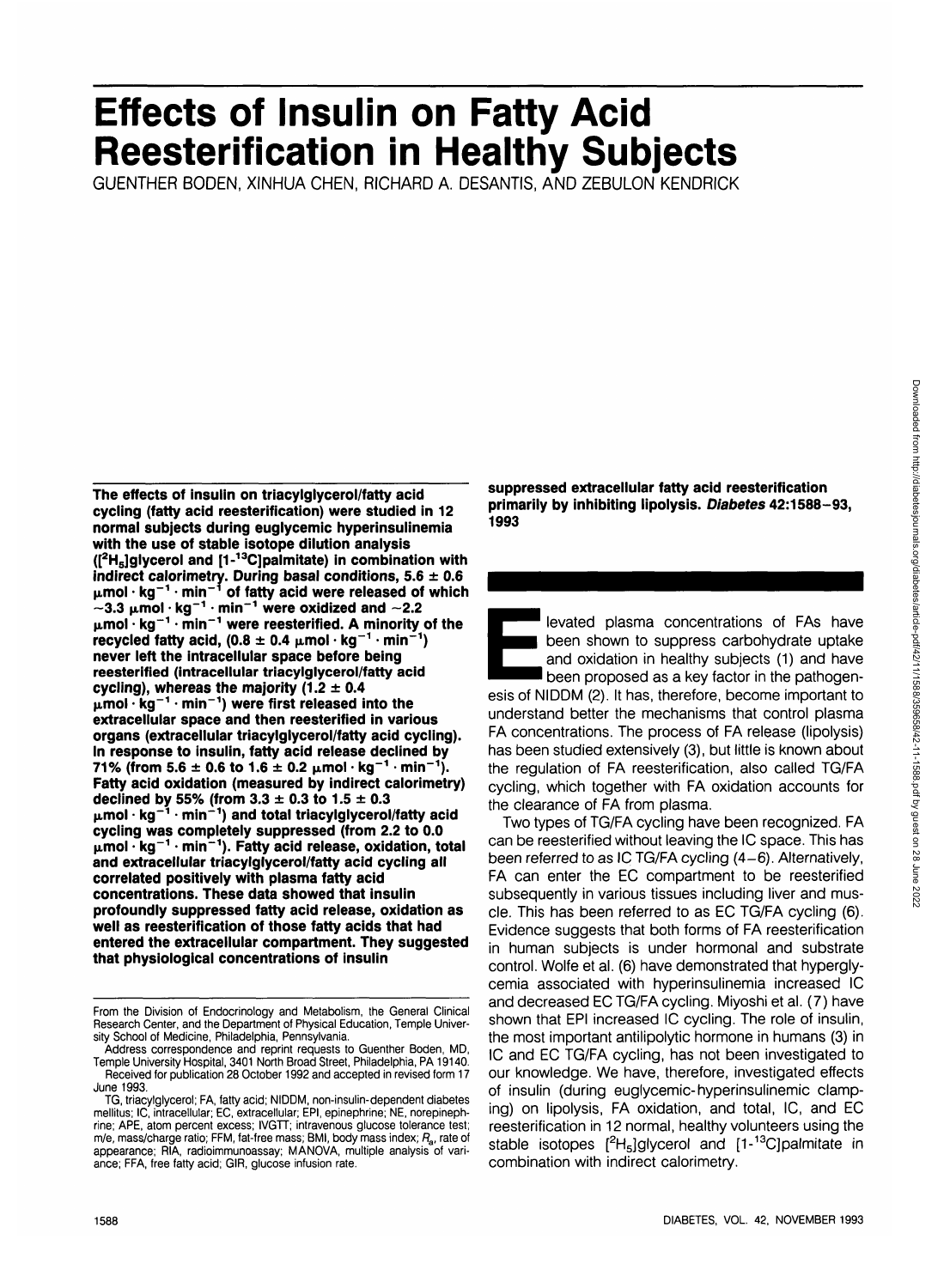#### TABLE 1  $\blacksquare$  characteristics of study subjects

| Cilingar Criaracteristics or study subjects |                 |
|---------------------------------------------|-----------------|
| Sex (M/F)                                   | 11/1            |
| Age (yr)                                    | $49 \pm 5$      |
| Height (cm)                                 | $170.4 \pm 2.6$ |
| Weight (kg)                                 | $78.2 \pm 3$    |
| BMI $(kq/m^2)$                              | $26.8 \pm 1.2$  |
| Total body fat (kg)                         | $17.6 \pm 2.4$  |
| Fat (% body wt)                             | $22.0 \pm 2.4$  |
| FFM (kg)                                    | $60.5 \pm 2.2$  |
| FFM (% body wt)                             | $78.1 \pm 2.4$  |
|                                             |                 |

Data are means  $\pm$  SE.

## **RESEARCH DESIGN AND METHODS**

We have studied 12 healthy subjects (1 woman and 11 men) at  $49 \pm 5$  yr of age. Characteristics of the study group are listed in Table 1. All subjects were in good health and excellent physical condition. None were taking any medications. All led physically active lives, but only one participated regularly in sports. All had normal glucose tolerance as determined by IVGTTs (mean coefficient of glucose disappearance: 2.0, range 1.1-3.6; normal >1.0). The weights of all subjects had been stable for at least 2 mo, and their diets contained a minimum of 250 g/day of carbohydrates for at least 2 days before studies. Informed consent was obtained from all after explanation of the nature, purpose, and potential risks of the study. The study protocol was approved by the Institutional Review Board for Human Research of Temple University.

All study subjects were admitted on the evening before the studies to the General Clinical Research Center at Temple University Hospital. After an overnight fast, euglycemic-hyperinsulinemic clamps were performed in combination with infusion of stable isotopes for measurement of glycerol and palmitate turnover and with indirect calorimetry for estimation of rates of net lipid oxidation. A short polyethylene catheter was inserted into an antecubital vein for infusion of test substances, a second catheter was inserted into a contralateral forearm vein for blood sampling. This arm was wrapped in a heating blanket to arterialize venous blood.

**Euglycemic-hyperinsulinemic clamp.** Regular human insulin (Humulin R, Lilly, Indianapolis, IN) was infused intravenously at 6 pmol  $\cdot$  kg<sup>-1</sup>  $\cdot$  min<sup>-1</sup> for 4 h starting at 0 min. Glucose concentrations were clamped at  $\sim$ 4.7 mM by a feedback controlled infusion of 20% dextrose. Blood glucose concentrations were determined every 5-10 min with a Beckman glucose analyzer (Palo Alto, CA), and glucose infusions were adjusted accordingly.

**Indirect calorimetry.** Respiratory gas exchange rates were determined as described previously at 30-min intervals with a metabolic measurement cart (Beckman) (8). Rates of protein oxidation were estimated from urinary nitrogen excretion after correction for changes in urea nitrogen pool size (9). Rates of protein oxidation were used to determine the nonprotein respiratory quotient and net lipid oxidation.

**Body composition.** Body fat mass was determined by underwater weighing in a water tank with corrections for simultaneously measured residual lung volume (10). Residual lung volume was estimated after immersion in a sitting position by means of a closed-circuit 02 dilution method (10).

Glycerol and palmitate turnovers. [<sup>2</sup>H<sub>5</sub>]glycerol (98 atom percent deuterium, Tracer Technologies, Somerville, MA) dissolved in normal saline was infused for 5.5 h  $(-90-240 \text{ min})$  starting with a priming dose of 1.6  $\mu$ mol/kg followed by a continuous infusion of 0.11  $\mu$ mol·kg<sup>-1</sup>·min<sup>-1</sup>. [1-<sup>13</sup>C]palmitic acid (99.5 atom per-.<br>cent 1-<sup>13</sup>C, Tracer Technologies) was bound to albumin as described by Wolfe (11) and given by continuous intravenous infusion at a rate of 0.04  $\mu$ mol  $\cdot$  kg<sup>-1</sup>  $\cdot$  min<sup>-1</sup> for  $5.5$  h  $(-90-240$  min). Blood for determination of [<sup>2</sup>H<sub>5</sub>]glycerol and [1-<sup>13</sup>C]palmitate enrichment was collected at 30-min intervals from before the start  $(-90 \text{ min})$ until the end (240 min) of the clamp. Plasma was immediately separated at  $4^{\circ}$ C and stored at  $-20^{\circ}$ C until analyzed. The trimethylsilyl derivative of glycerol was prepared as described previously (12). [<sup>2</sup>H<sub>5</sub>]glycerol enrichment was determined by gas chromatographymass spectrometry (model 4610-B, Finnigan-Matt, San Jose, CA) with the use of electron impact ionization and monitoring of ions at m/e 205 and 208. Plasma FAs were extracted and isolated by thin-layer chromatography. Methylester derivatives of [1-<sup>13</sup>C]palmitic acid were prepared, and [1-13C]palmitate enrichment was determined by gas chromatography-mass spectrometry at m/e 270 and 271 as described previously (13).

**Measurements of individual FA.** Myristate (C14), palmitate (C16), palmitoleate (C16:1), stearate (C18), oleate (C18:1), linoleate (C18:2), and arachidonate (C20:4) were determined by gas chromatography (model 5730A, Hewlett-Packard, Avondale, PA) with the use of heptadecanoic acid (C17) as internal standard.

Calculations. Because [<sup>2</sup>H<sub>5</sub>]glycerol and [1-<sup>13</sup>C]palmitate enrichments were stable before  $(-30-0 \text{ min})$  and at the end of the clamp (210-240 min) (Fig. 1), the  $R_a$  of glycerol and palmitate were calculated according to the steady-state equation of Steele corrected for the amount of exogenously infused stable isotope (14)

$$
R_{\rm a} = (I E_{\rm inf}/I E_{\rm pla} - 1) \times F
$$

where  $R_a$  is the rate of appearance of glycerol or palmitate ( $\mu$ mol · kg<sup>-1</sup> · min<sup>-1</sup>),  $E_{\text{inf}}$  is the isotopic enrichment of the infusate (APE),  $IE<sub>pla</sub>$  is the isotopic enrichment of plasma (APE) at isotopic equilibrium, and Fis the isotope rate of infusion ( $\mu$ mol · kg<sup>-1</sup> · min<sup>-1</sup>).

Glycerol  $F_a \times 3$  was assumed to reflect rates of wholebody lipolysis. The validity of this assumption is supported by the following evidence. 1) Glycerol is only produced by lipolysis (6,15). 2) Because of a virtual absence of  $\alpha$ -glycerol kinase in adipose tissue and muscle, all glycerol released by lipolysis will appear in plasma (5). 3) Splanchnic release of glycerol under basal and hyperinsulinemic conditions is minimal and thus underestimation of glycerol  $R_{a}$  because of first-pass hepatic clearance is not a problem (16). 4) Underestimation of lipolysis because of partial hydrolysis of triacylglycerol is unlikely (5,17).

FA  $R_a$  was calculated by dividing the palmitate  $R_a$  by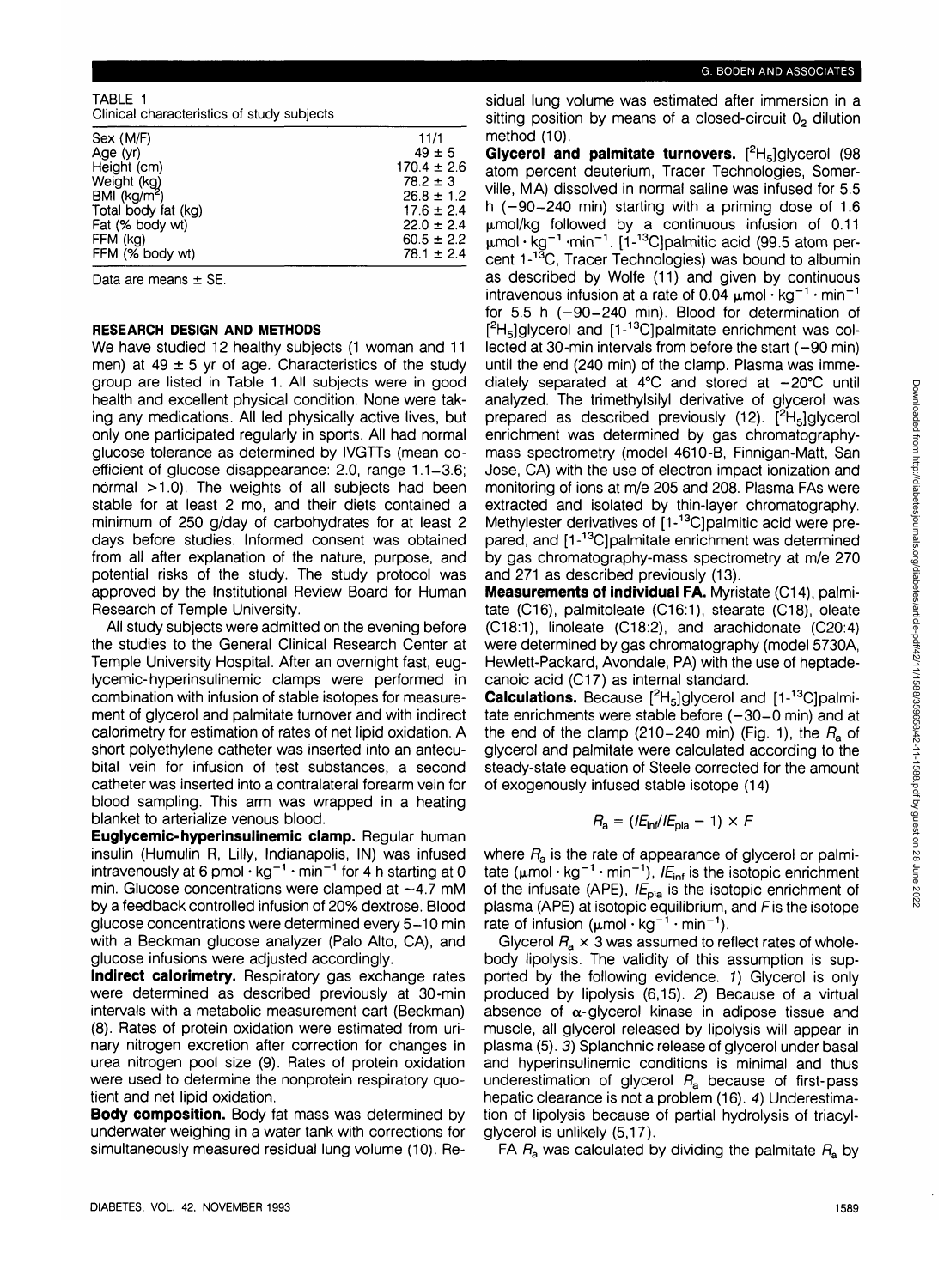

**FIG. 1. APE of [1-13C]palmltate (A) and [<sup>2</sup> H5]glycerol (B) In 12 healthy subjects during euglycemlc clamping. Data are means ± SE.**

the fractional contribution of palmitate to the total plasma FA concentration, which was determined by gas chromatographic determination of seven individual FAs

$$
FA_{Ra} = \text{palmitate } R_a
$$
  
[palmitate]/[sum of 7 FA]

FA oxidation was determined by converting the rate of triglyceride oxidation (mg  $\cdot$  kg<sup>-1</sup> $\cdot$  min<sup>-1</sup>) obtained by indirect calorimetry to its molar equivalent ( $\mu$ mol·kg<sup>-1</sup>· min<sup>-1</sup>) with the use of 860 g/mol as the average molecular weight of triglyceride and multiplying the molar rate of triglyceride oxidation by 3, because each mole of TG contains 3 mol of FAs.

**TG/FA cycling.** During steady-state conditions, the difference between the rate of lipolysis (glycerol  $R_a \times 3$ ) and the rate of FA oxidation provides an index of the rate of total TG/FA cycling, because recycling is ultimately the fate of all nonoxidized FAs (6). Thus, total TG/FA cycling = glycerol  $R_a \times 3$  – FA oxidation.

During lipolysis, 3 mol of FA are released for each mole of glycerol; therefore, the difference between glycerol  $R_{\rm a} \times 3$  and FA  $R_{\rm a}$  provides an index of IC TG/FA cycling. It was calculated as follows: IC TG/FA cycling = glycerol  $R_{\rm a} \times 3$  – FA  $R_{\rm a}$ . EC TG/FA cycling was obtained as the difference between total and IC TG/FA cycling.

**Analytical procedures.** Plasma glucose was measured with a Beckman glucose analyzer. Serum insulin was



**FIG. 2. Serum insulin (A), glucose concentrations (B), and glucose infusion rates (C) during euglycemic-hyperinsulinemic clamping in 12 healthy subjects. Data are means ± SE.**

measured by RIA (18), plasma catecholamines were measured radioenzymatically (19), plasma urea nitrogen (20), glycerol, and TG were measured colorimetrically (21). Urinary nitrogen was measured by the method of Kjeldahl (22). Plasma FAs were determined according to Lorch and Gey (23) after extraction according to Dole and Meinertz (24).

**Statistical analysis.** All data are expressed as means ± SE. Statistical significances were assessed using MANOVA and two-tailed Student's  $t$  test.

### **RESULTS**

**Euglycemic-hyperinsulinemic clamps.** Basal serum insulin concentration was  $47 \pm 10$  pM. Mean steady-state clamp insulin concentration was  $366 \pm 18$  pM (Fig. 2). Plasma glucose concentrations were clamped at  $4.7 \pm 0.05$  mM. The glucose infusion rate needed to maintain euglycemia increased from 0 to  $37.8 \pm 5.2$  $\mu$ mol·kg<sup>-1</sup>·min<sup>-1</sup>.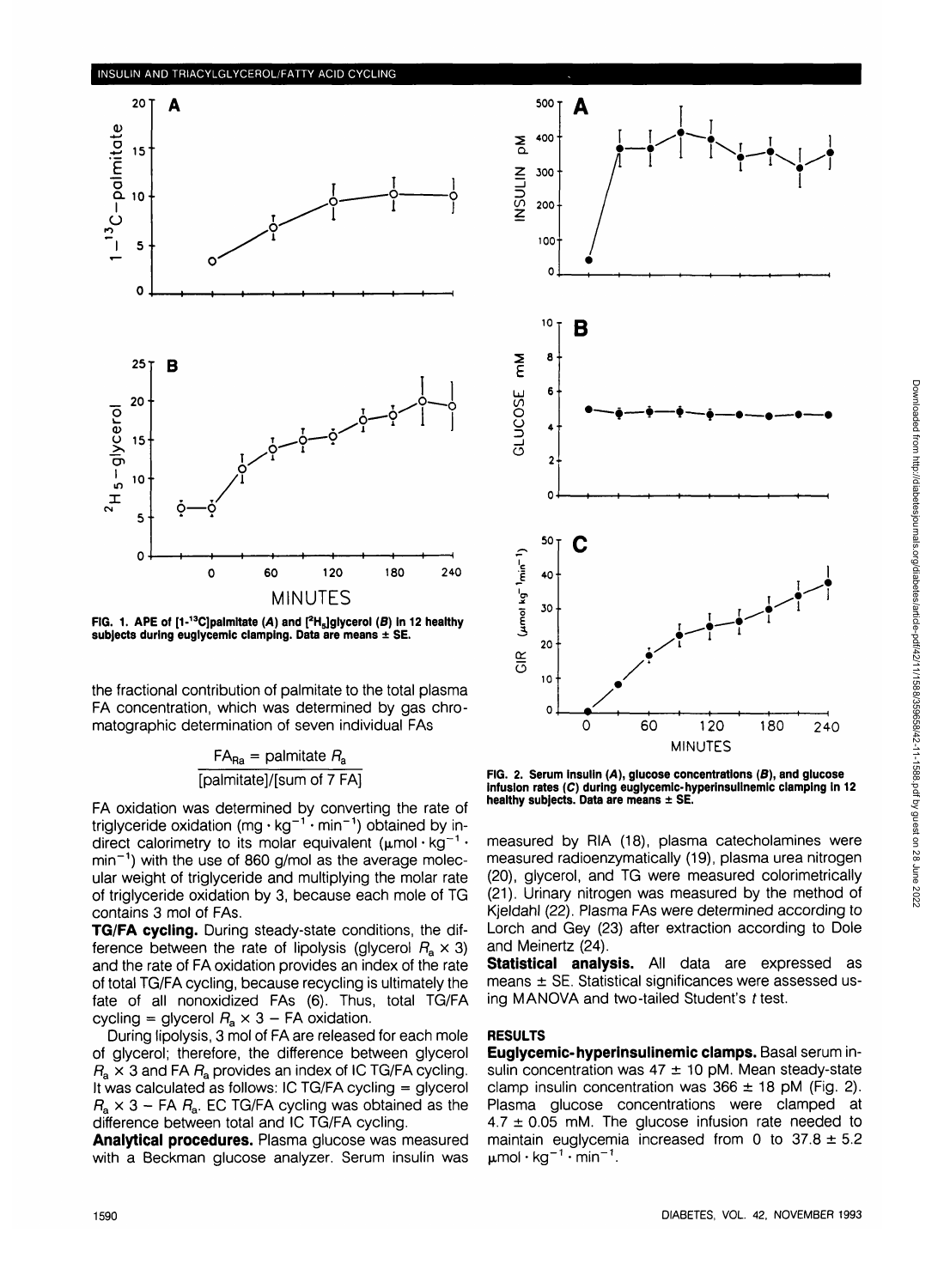

**FIG. 3. Plasma concentrations of FA (A), glycerol (B), and TG (C) during euglycemlc-hyperinsulinemlc clamping In 12 healthy subjects. Insulin (6 pmol • kg~'• mln~<sup>1</sup> ) was Infused from 0 to 240 mln. Data are means ± SE. Statistical evaluation (paired Student's f test): FA and glycerol, P < 0.01 comparing 0 mln with all values between 30 and 240 mln; TG, P < 0.01 comparing 0 with 240 mln.**

**Plasma lipids.** Insulin reduced FA concentrations by 83% from 640  $\pm$  66 to 110  $\pm$  27  $\mu$ M (P < 0.001) (Fig. 3). Insulin had no effect on the percentage contribution of palmitate to total FA (23.6  $\pm$  1.2 before insulin vs.  $26.0 \pm 2.3\%$  after insulin, NS). Insulin decreased glycerol concentration by 48% from  $108 \pm 12$  to  $56 \pm 7$   $\mu$ M  $(P < 0.001)$  and TG concentration by 19% from  $1.27 \pm 0.25$  to  $1.03 \pm 0.25$  mM ( $P < 0.01$ ).

**Plasma catecholamines.** Plasma EPI and NE concentrations were  $186 \pm 22$  and  $1387 \pm 176$  pM, respectively, before and  $196 \pm 44$  and  $1412 \pm 150$  pM, respectively, at the end of the insulin infusions. The differences between pre- and postinsulin values were not statistically significant.

**Glycerol and palmitate turnover.** Basal turnover rates of glycerol and palmitate were  $1.86 \pm 0.19$  and  $1.23 \pm 0.11$  $\mu$ mol·min<sup>-1</sup>·kg<sup>-1</sup>, respectively. Insulin suppressed both glycerol and palmitate turnover by 72% to



**FIG. 4. Rates of lipolysis, FA oxidation (by Indirect calorimetry), total,** EC, and IC TG/FA cycling in 12 healthy subjects before ( $\Box$ ) and after **( ^ ) 4 h of euglycemic hyperlnsullnemla. Data are means ± SE. \*P < 0.05, "P < 0.01 comparing pre- and postinsulin values.**

 $0.53 \pm 0.07$  and  $0.34 \pm 0.09$   $\mu$ mol·min<sup>-1</sup>·kg<sup>-1</sup>, respectively.

**Lipolysis, FA oxidation, and TG/FA cycling.** The basal lipolytic rate was  $5.6 \pm 0.6 \mu$ mol·kg<sup>-1</sup>·min<sup>-1</sup> (Fig. 4). Insulin decreased lipolysis by 71% to 1.6 ±0.2  $\mu$ mol·kg<sup>-1</sup>·min<sup>-1</sup>  $(P < 0.01)$ . Lipolysis correlated closely with plasma FA concentrations  $(r = 0.86,$  $P < 0.001$ ) (Table 2) and with FA oxidation ( $r = 0.58$ ,  $P < 0.01$ ).

The basal nonprotein respiratory quotient was  $0.78 \pm 0.02$  and increased to  $0.90 \pm 0.02$  during insulin infusion.

The basal net FA oxidation rate was  $3.3 \pm 0.3$  $\mu$ mol  $\cdot$  kg $^{-1}$  $\mu$ mol • kg $^{-1}$ min<sup>-1</sup> and decreased by 55% to 1.5  $\pm$  0.3  $min^{-1}$  ( $P < 0.01$ ) in response to insulin. FA oxidation correlated well with plasma FA concentration  $(r=0.74, P < 0.001)$  but not with IC TG/FA cycling  $(r = -0.07, NS)$  (Table 2).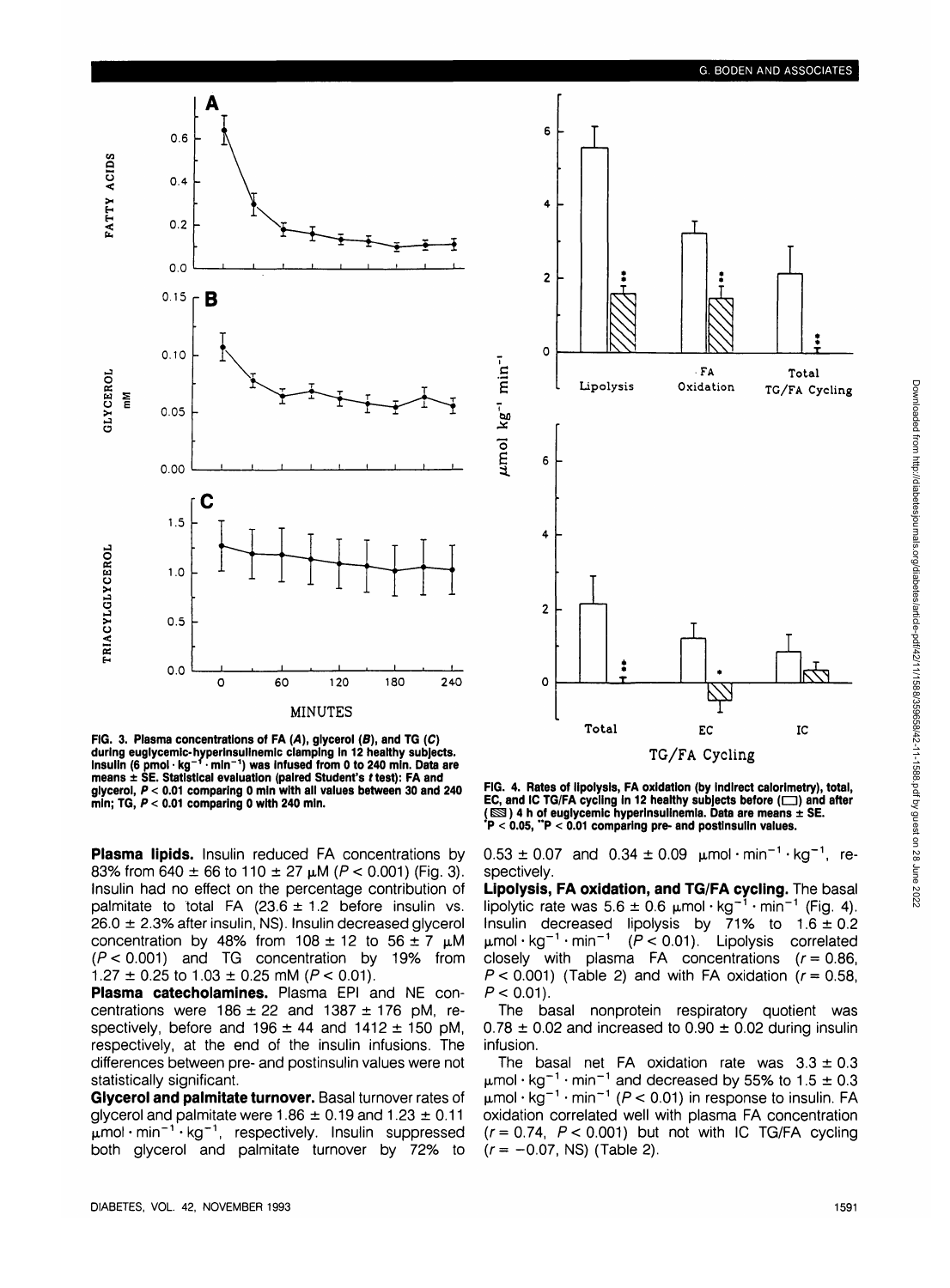| TABLE 2             |  |
|---------------------|--|
| Correlation of data |  |

|                                                |            |           |              | TG/FA cycling     |       |           |                         |                     |      |           |
|------------------------------------------------|------------|-----------|--------------|-------------------|-------|-----------|-------------------------|---------------------|------|-----------|
|                                                | FA release |           | FA oxidation |                   | Total |           | IС                      |                     | EC.  |           |
|                                                |            | $P$ value |              | $P$ value         |       | $P$ value |                         | P value             |      | $P$ value |
| FA concentration<br>FA release<br>FA oxidation | 0.86       | < 0.001   | 0.74<br>0.58 | < 0.001<br>< 0.01 | 0.55  | < 0.01    | 0.13<br>0.45<br>$-0.07$ | NS.<br>< 0.05<br>NS | 0.64 | < 0.001   |

 $P > 0.05$  is NS.

 $\mu$ mol  $\cdot$  kg<sup>-1</sup>  $\cdot$  min<sup>-1</sup>. In response to insulin it decreased to  $0.0 \pm 0.2 \mu$ mol·kg<sup>-1</sup>·min<sup>-1</sup> ( $P$  < 0.01) (Table 3).

The basal rate of IC TG/FA cycling was  $0.8 \pm 0.4$  $\mu$ mol  $\cdot$  kg $^{-1}$   $\cdot$  min $^{-1}$  and did not change significantly during insulin infusion (0.3  $\pm$  0.2  $\mu$ mol · kg<sup>-1</sup> · min<sup>-1</sup>, NS). IC TG/FA cycling did not correlate with plasma FA concentration  $(r = 0.13, NS)$ .

 $\mu$ mol  $\cdot$  kg $^{-1}$   $\cdot$  min $^{-1}$  a The basal rate of EC TG/FA cycling was  $1.2 \pm 0.4$ to  $-0.5 \pm 0.3 \mu$ mol·kg<sup>-1</sup>·min<sup>-1</sup> (*P* < 0.05). EC TG/FA cycling correlated well with plasma FA concentrations  $(r=0.64, P < 0.001)$ .

### **DISCUSSION**

**Basal state.** In this study, we found that after an overnight fast, 5.6  $\mu$ mol·kg<sup>-1</sup>·min<sup>-1</sup> of FA were released by lipolysis of which  $3.3 \pm 0.3$   $\mu$ mol  $kg^{-1}$  min (59%) were oxidized, whereas the remainder  $(-2.2)$  $\mu$ mol·kg<sup>-1</sup>·min<sup>-1</sup>) was reesterified. Most (~55%) of this recycling took place after the FA had entered the plasma (EC TG/FA cycling). The rest occurred without the FA ever leaving the IC space (IC TG/FA cycling). These results are in general agreement with those from several other laboratories indicating that a large part of FFA released through lipolysis (40-70%) is recycled into TG (25-27) and with data published by Wolfe et al. (6), who found rates of basal (postabsorptive) IC and EC TG/FA cycling of  $0.91 \pm 0.45$  and  $1.54 \pm 0.5$  $\mu$ mol  $\cdot$  kg<sup>-1</sup>  $\cdot$  min<sup>-1</sup>, respectively, in 8 male volunteers, profoundly (from 3.3 to 1.5  $\mu$ mol  $\cdot$  kg<sup>-1</sup>  $\cdot$ and Miyoshi et al. (7), who reported postabsorptive IC TG/FA cycling rates ranging from 0.4 to 1.2  $\mu$ mol  $\cdot$  kg $^{-1}$   $\cdot$  min $^{-1}$ . In concordance with these researchers, we found basal IC TG/FA cycling rates to be >20% of lipolytic rates. In fact, true IC TG/FA cycling rates may be even lower because the calculations assumed that all

| TABLE 3 |                       |
|---------|-----------------------|
|         | Fatty acid metabolism |

|                                                                                                                                       |                                           |                                          | FA reesterification                      |                                        |                                                        |
|---------------------------------------------------------------------------------------------------------------------------------------|-------------------------------------------|------------------------------------------|------------------------------------------|----------------------------------------|--------------------------------------------------------|
|                                                                                                                                       | FA release                                | FA oxidation                             | Total                                    | IC                                     | EС                                                     |
| Basal ( $\mu$ mol·kg <sup>-1</sup> ·min <sup>-1</sup> )<br>Insulin $(\mu \text{mol} \cdot \text{kg}^{-1} \cdot \text{min}^{-1})$<br>D | $5.6 \pm 0.6$<br>$1.6 \pm 0.2$<br>< 0.001 | $3.3 \pm 0.3$<br>$1.5 \pm 0.3$<br>< 0.01 | $2.2 \pm 0.7$<br>$0.0 \pm 0.2$<br>< 0.01 | $0.8 \pm 0.4$<br>$0.3 \pm 0.2^*$<br>ΝS | $1.2 \pm 0.4$<br>$-0.5 \pm 0.3$ <sup>*</sup><br>< 0.05 |

Data are means  $\pm$  SE.

\*Values not significantly different from 0.

The basal plasma glycerol concentrations in our subiects (108  $\pm$  12  $\mu$ M) were  $\sim$ 40% higher than values reported by others (6,25,28). Because glycerol  $R_s$ s in our and decreased in response to insulin subjects were normal (1.86  $\pm$  0.19  $\mu$ mol • kg<sup>-1</sup> • min<sup>-1</sup>), the elevated plasma levels suggested that glycerol clearance was reduced. The reason for this is not clear but may be because our subjects were older (49  $\pm$  5 yr) and had more body fat (22  $\pm$  2.4%). At least one other study has found that obesity was associated with elevated basal glycerol concentrations (29). On the other hand, it is possible that the differences in glycerol levels were related to methodological differences. We measured glycerol enzymatically, whereas most of the lower glycerol values reported in the literature were obtained by gas chromatography.

**Effect of insulin.** Because glucose has been reported to alter TG/FA cycling (6) and lipolysis (28), it was necessary to determine the effect of insulin on TG/FA cycling during euglycemic hyperinsulinemia. The insulin concentrations attained in our study  $(-360 \text{ pM})$  were well within the postprandial range and have been shown to suppress lipolysis maximally but not completely (25).

Our results indicated that insulin suppressed lipolysis  $min^{-1}$ ), confirming numerous reports by others (25,30-33). In addition, our data indicated that insulin completely suppressed FA reesterification, affecting exclusively EC TG/FA cycling. The mechanism by which insulin suppressed TG/FA cycling was not investigated. Examining the relationships among TG/FA cycling, plasma FA concentrations, and